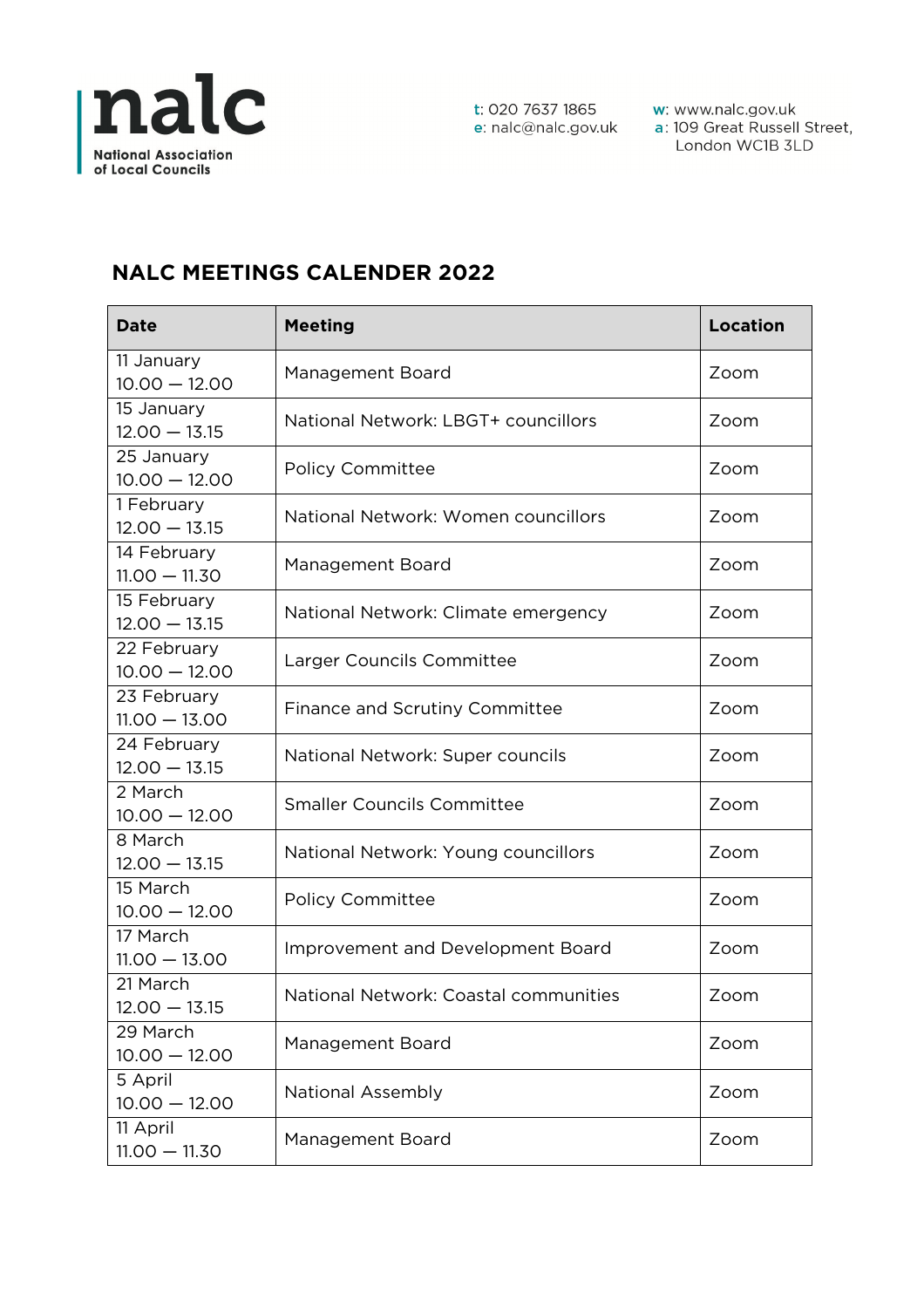

w: www.nalc.gov.uk<br>a: 109 Great Russell Street, London WC1B 3LD

| <b>Date</b>                 | <b>Meeting</b>                        | <b>Location</b> |
|-----------------------------|---------------------------------------|-----------------|
| 25 April<br>$12.00 - 13.15$ | National Network: LGBT+ councillors   | Zoom            |
| 5 May<br>$12.00 - 13.15$    | National Network: Climate emergency   | Zoom            |
| 10 May<br>$10.00 - 12.00$   | Larger Councils Committee             | <b>CCLA</b>     |
| 11 May<br>$12.00 - 13.15$   | National Network: Women councillors   | Zoom            |
| 17 May<br>$12.00 - 13.15$   | National Network: Super councils      | Zoom            |
| 24 May<br>$10.00 - 12.00$   | <b>Smaller Councils Committee</b>     | Zoom            |
| 5 June<br>$12.00 - 13.15$   | National Network: Young councillors   | Zoom            |
| 13 June<br>$11.00 - 11.30$  | Management Board                      | Zoom            |
| 21 June<br>$10.00 - 12.00$  | <b>Policy Committee</b>               | Zoom            |
| 22 June<br>$10.00 - 12.00$  | Improvement and Development           | Zoom            |
| 4 July<br>$11.00 - 13.00$   | Finance and Scrutiny Committee        | Zoom            |
| 5 July<br>$10.00 - 12.00$   | Management Board                      | Zoom            |
| 12 July<br>$10.00 - 12.00$  | <b>National Assembly</b>              | <b>TBC</b>      |
| 14 July<br>$12.00 - 13.15$  | National Network: LBGT+ councillors   | Zoom            |
| 19 July<br>$10.00 - 12.00$  | <b>Smaller Councils Committee</b>     | Zoom            |
| 21 July<br>$12.00 - 13.15$  | National Network: Coastal communities | Zoom            |
| 26 July<br>$10.00 - 12.00$  | Larger Councils Committee             | Zoom            |
| 28 July<br>$12.00 - 13.15$  | National Network: Climate emergency   | Zoom            |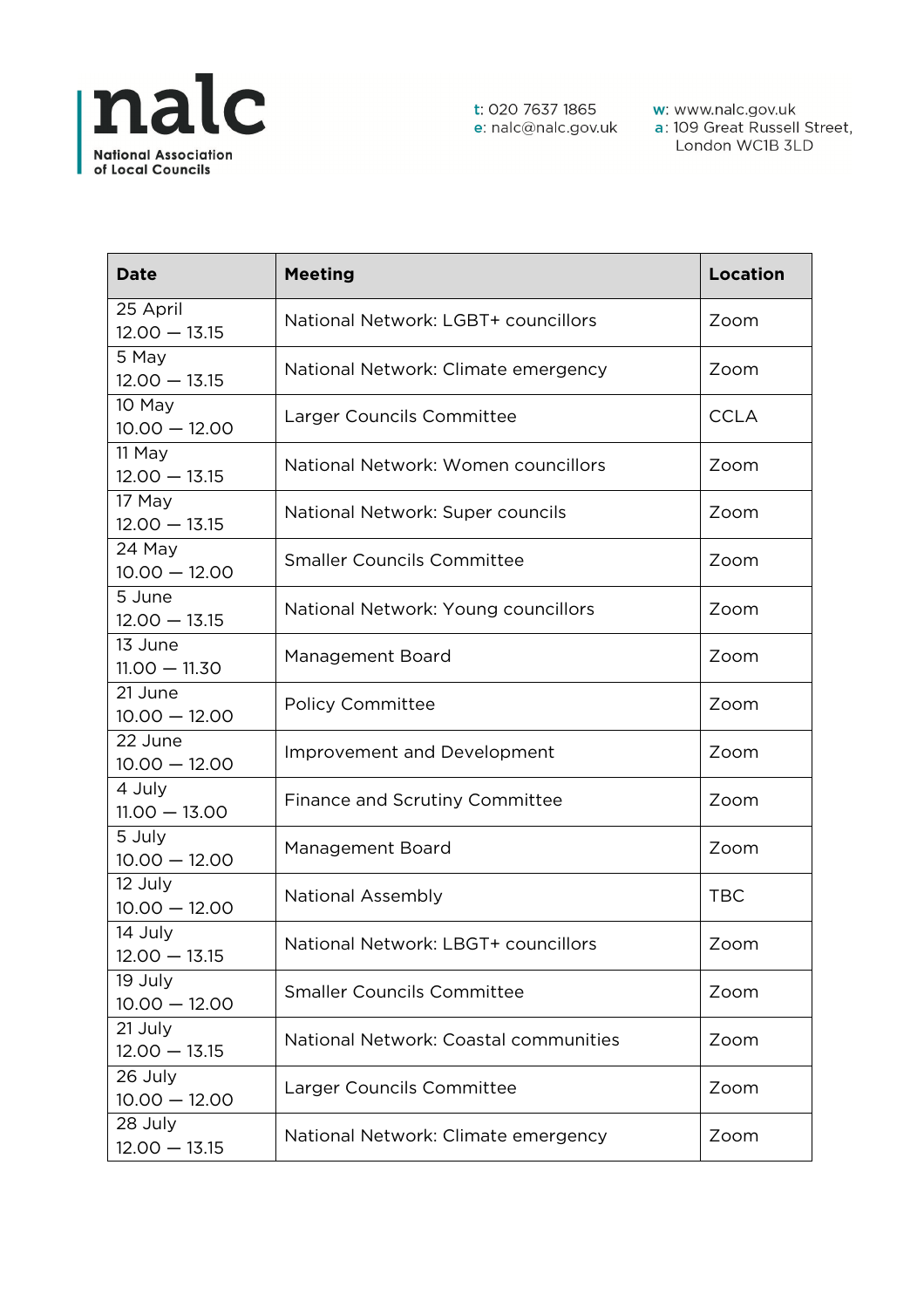

w: www.nalc.gov.uk<br>a: 109 Great Russell Street, London WC1B 3LD

| <b>Date</b>                     | <b>Meeting</b>                        | <b>Location</b> |
|---------------------------------|---------------------------------------|-----------------|
| 8 August<br>$11.00 - 11.30$     | Management Board                      | Zoom            |
| 1 September<br>$12.00 - 13.15$  | National Network: Young councillors   | Zoom            |
| 6 September<br>$11.00 - 13.00$  | Finance and Scrutiny Committee        | Zoom            |
| 8 September<br>$12.00 - 13.15$  | National Network: Women councillors   | Zoom            |
| 14 September<br>$10.00 - 12.00$ | Improvement and Development           | Zoom            |
| 14 September<br>$12.00 - 13.15$ | National Network: Super councils      | Zoom            |
| 20 September<br>$10.00 - 12.00$ | Management Board                      | Zoom            |
| 27 September<br>$12.00 - 13.15$ | National Network: Coastal communities | Zoom            |
| 4 October<br>$10.00 - 12.00$    | National Assembly                     | Zoom            |
| 6 October<br>$12.00 - 13.15$    | National Network: LBGT+ councillors   | Zoom            |
| 10 October<br>$11.00 - 11.30$   | Management Board                      | Zoom            |
| 11 October<br>$10.00 - 12.00$   | <b>Smaller Councils Committee</b>     | Zoom            |
| 12 October<br>$12.00 - 13.15$   | National Network: Women councillors   | Zoom            |
| 18 October<br>$10.00 - 12.00$   | Larger Councils Committee             | Zoom            |
| 19 October<br>$10.00 - 12.00$   | <b>Policy Committee</b>               | Zoom            |
| 19 October<br>$11.00 - 13.00$   | <b>Finance and Scrutiny Committee</b> | Zoom            |
| 25 October<br>$11.00 - 13.00$   | <b>Annual General Meeting</b>         | Zoom            |
| 27 October<br>$12.00 - 13.15$   | National Network: Climate emergency   | Zoom            |